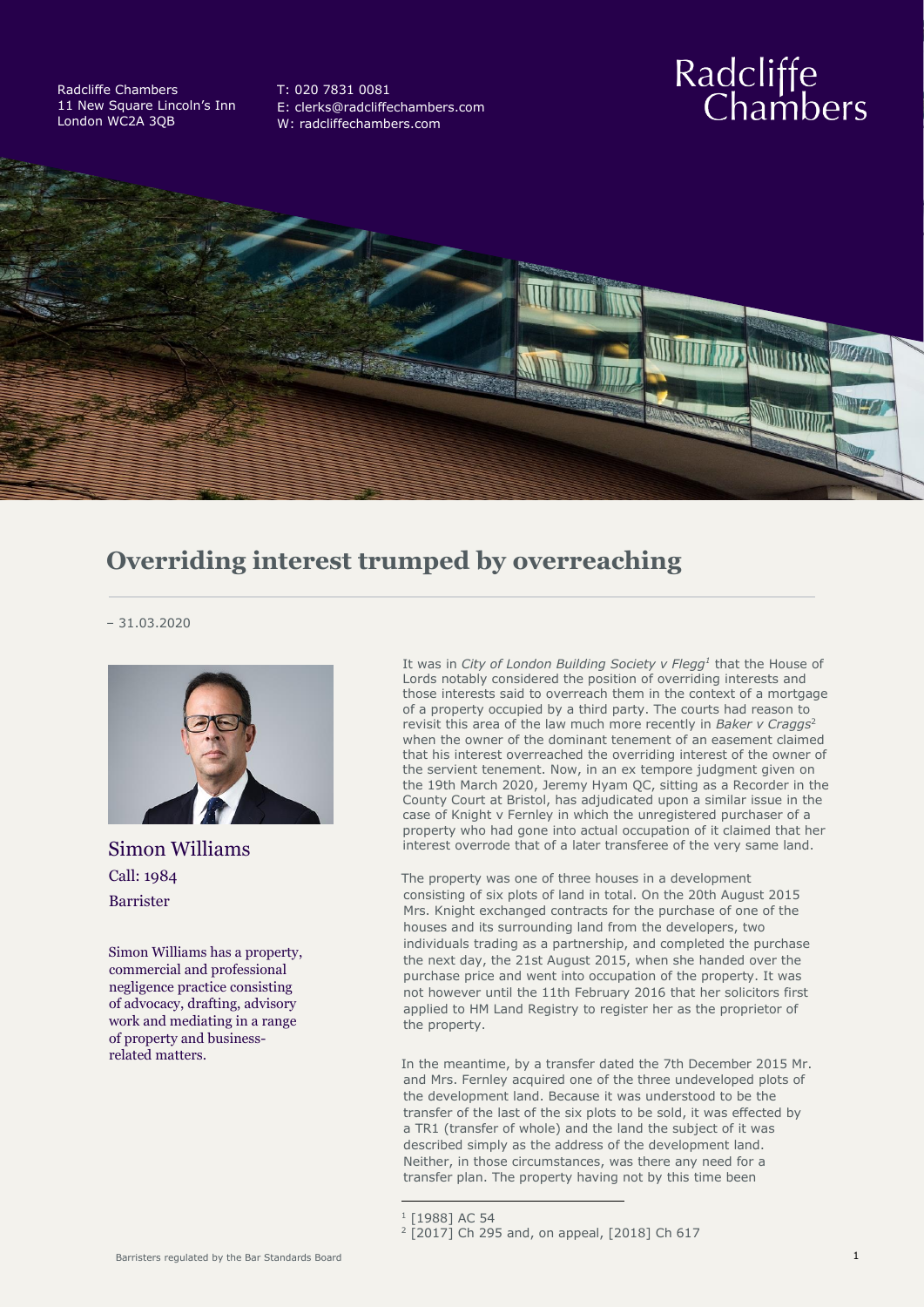## Radcliffe<br>Chambers

registered in the name of Mrs. Knight, and still remaining part of the development land, it was therefore inadvertently transferred to the Fernleys along with the undeveloped plot of land which they had all along intended to purchase.

This only came to light in April 2016 when the Fernleys came to sell the plot of land along with other land which they owned adjacent to it. Their solicitors sought copies of the entries on the register for all of the neighbouring land and found the pending application by Mrs. Knight's solicitors in relation to the property. Unsurprisingly this caused significant problems for them in dealing with the plot of land such that they were not prepared simply to hand the property to Mrs. Knight without adequate compensation. Such compensation was never readily forthcoming, whether from her or her arguably negligent solicitors' insurers. Hence, when Mrs. Knight sued the Fernleys for alteration of the register under Schedule 4 to the Land Registration Act 2002 ("the 2002 Act") on account of the alleged "mistake" made in registering them as owners in place of her, the claim was resisted and finally came before Recorder Hyam QC on the 18th and 19th March 2020.

Mrs. Knight argued that her unregistered purchase of the property in August 2015 gave her at least an equitable interest in it which, coupled with her actual occupation of it from then onwards, amounted to an interest which overrode subsequent interests pursuant to section 29 of, and paragraph 2 of Schedule 3 to, the 2002 Act. The Fernleys did not dispute that, in theory, that was the case. Their position, however, was that, having themselves paid purchase monies to the two vendors for land which, inadvertently, included the property, any equitable interest of Mrs. Knight was overreached and subordinated to their interest in it pursuant to sections  $2(1)(ii)$  and  $27(1)$  of the Law of Property Act 1925. In this way, they argued, her interest in the property did not in fact override theirs.

Although conscious of the potential windfall for the Fernleys, the learned Recorder could find no fault with their argument. He also agreed with the Fernleys that, in any event, any mistake made by anyone in the conveyancing of these plots of land did not amount to one of a kind which justified alteration/rectification of the register under paragraphs 2 or 3 of Schedule 4 to the 2002 Act as sought by Mrs. Knight. He therefore dismissed her claim with costs.

It remains to be seen whether she will seek to have this decision reviewed by a High Court judge. For the time being, however, she is left wondering how a property which she thought she had purchased in August 2015, and in which she has lived since then believing it to be hers, has turned out to belong to someone else.